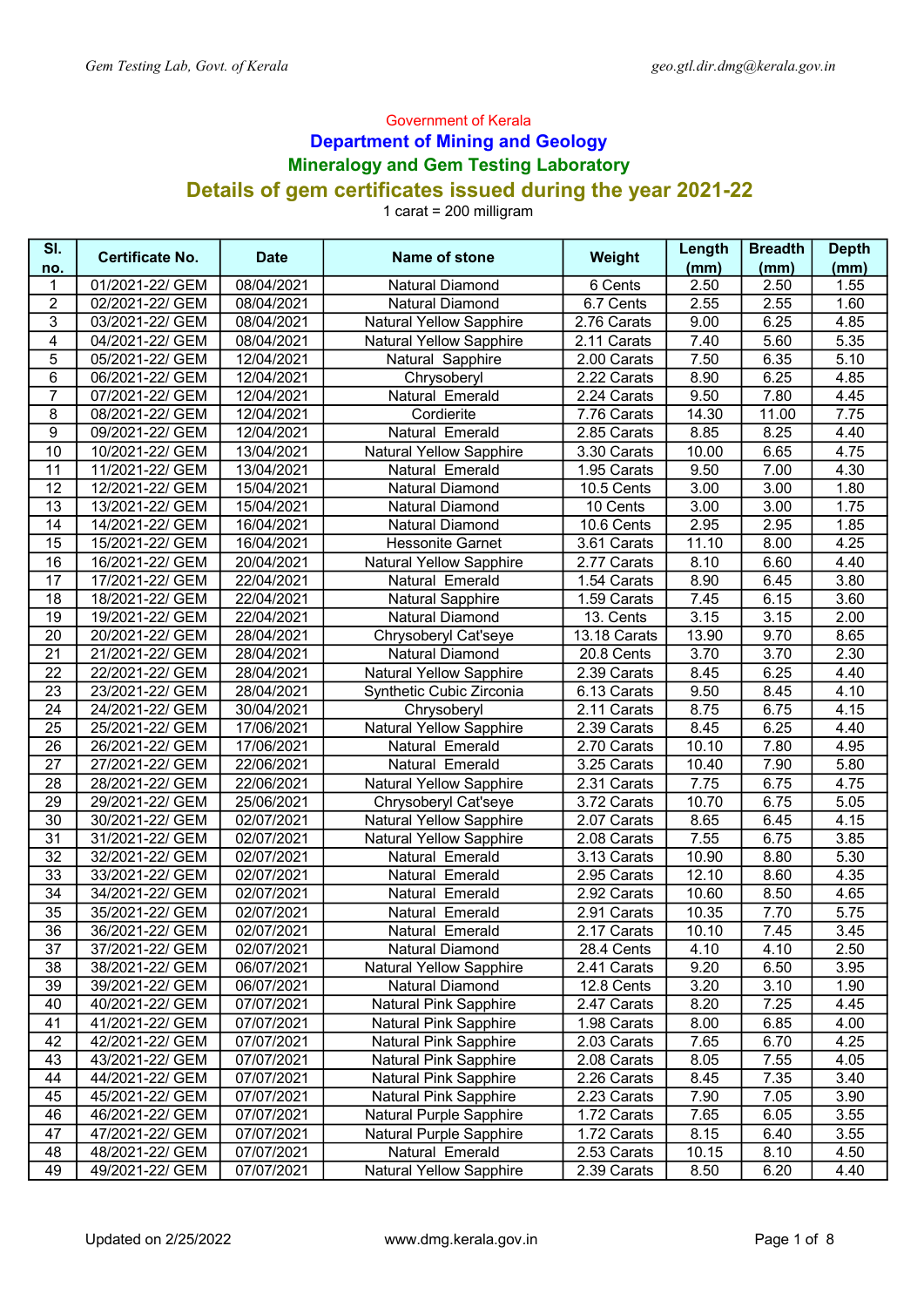| 50              | 50/2021-22/ GEM                    | 07/07/2021               | Natural Diamond                          | 26.7 Cents                | 4.15              | 4.15         | 2.35         |
|-----------------|------------------------------------|--------------------------|------------------------------------------|---------------------------|-------------------|--------------|--------------|
| 51              | 51/2021-22/ GEM                    | 09/07/2021               | Natural Emerald                          | 2.31 Carats               | 9.20              | 7.20         | 5.40         |
| 52              | 52/2021-22/ GEM                    | 12/07/2021               | Chalcedony (Quartz)                      | 14.71 Carats              | 22.00             | 13.10        | 4.90         |
| 53              | 53/2021-22/ GEM                    | 13/07/2021               | <b>Natural Diamond</b>                   | 25.6 Cents                | 4.00              | 4.00         | 2.45         |
| 54              | 54/2021-22/ GEM                    | 13/07/2021               | <b>Natural Diamond</b>                   | 14.7 Cents                | 3.35              | 3.35         | 1.70         |
| 55              | 55/2021-22/ GEM                    | 13/07/2021               | <b>Natural Diamond</b>                   | 15 Cents                  | $\overline{3.30}$ | 3.30         | 2.60         |
| 56              | 56/2021-22/ GEM                    | 13/07/2021               | Natural Sapphire                         | 2.66 Carats               | 9.30              | 7.55         | 3.90         |
| 57              | 57/2021-22/ GEM                    | 14/07/2021               | <b>Glass Filled Ruby</b>                 | 4.24 Carats               | 10.90             | 8.80         | 4.85         |
| 58              | 58/2021-22/ GEM                    | 15/07/2021               | <b>Natural Diamond</b>                   | 14.8 Cents                | 3.35              | 3.35         | 2.05         |
| 59              | 59/2021-22/ GEM                    | 15/07/2021               | Chrysoberyl Cat'seye                     | 3.65 Carats               | 8.05              | 6.80         | 6.60         |
| 60              | 60/2021-22/ GEM                    | 15/07/2021               | Natural Emerald                          | 2.43 Carats               | 9.60              | 7.05         | 5.10         |
| 61              | 61/2021-22/ GEM                    | 15/07/2021               | Natural Sapphire                         | 1.95 Carats               | 7.20              | 6.25         | 4.70         |
| 62              | 62/2021-22/ GEM                    | 15/07/2021               | Natural Sapphire                         | 1.79 Carats               | 7.40              | 5.60         | 4.10         |
| 63              | 63/2021-22/ GEM                    | 15/07/2021               | Natural Sapphire                         | 1.78 Carats               | 7.20              | 5.25         | 4.50         |
| 64              | 64/2021-22/ GEM                    | 15/07/2021               | Natural Sapphire                         | 1.57 Carats               | 7.45              | 5.65         | 3.80         |
| 65              | 65/2021-22/ GEM                    | 20/07/2021               | <b>Hessonite Garnet</b>                  | $1.59$ Carats             | 6.70              | 5.70         | 4.55         |
| 66              | 66/2021-22/ GEM                    | 22/07/2021               | Natural Emerald                          | 3.37 Carats               | 10.90             | 7.15         | 5.85         |
| 67              | 67/2021-22/ GEM                    | 22/07/2021               | Natural Emerald                          | 2.75 Carats               | 10.05             | 7.60         | 5.25         |
| 68              | 68/2021-22/ GEM                    | 22/07/2021               | Natural Emerald                          | 2.59 Carats               | 10.35             | 7.50         | 5.15         |
| 69              | 69/2021-22/ GEM                    | 23/07/2021               | <b>Natural Diamond</b>                   | 20.4 Cents                | 3.65              | 3.65         | 2.30         |
| 70              | 70/2021-22/ GEM                    | 26/07/2021               | Chrysoberyl                              | 1.11 Carats               | $\overline{5.70}$ | 5.20         | 4.00         |
| 71              | 71/2021-22/ GEM                    | 26/07/2021               | <b>Natural Diamond</b>                   | 15.5 Cents                | 3.20              | 3.20         | 2.15         |
| $\overline{72}$ | 72/2021-22/ GEM                    | 26/07/2021               | <b>Natural Diamond</b>                   | 15.2 Cents                | 3.25              | 3.25         | 2.10         |
| $\overline{73}$ | 73/2021-22/ GEM                    | 27/07/2021               | Natural Yellow Sapphire                  | 2.05 Carats               | 7.75              | 6.20         | 4.15         |
| $\overline{74}$ | 74/2021-22/ GEM                    | 29/07/2021               | Natural Sapphire                         | 2.58 Carats               | 8.70              | 6.00         | 4.85         |
| 75              | 75/2021-22/ GEM                    | 29/07/2021               | Natural Sapphire                         | 1.68 Carats               | 7.40              | 5.35         | 4.50         |
| $\overline{76}$ | 76/2021-22/ GEM                    | 29/07/2021               | Natural Sapphire                         | 1.72 Carats               | 7.75              | 6.15         | 3.75         |
| 77              | 77/2021-22/ GEM                    | 02/08/2021               | Natural WhiteSapphire                    | 3.35 Carats               | 9.50              | 7.95         | 4.55         |
| 78              | 78/2021-22/ GEM                    | 03/08/2021               | Natural Sapphire                         | 2.59 Carats               | 8.80              | 7.60         | 3.90         |
| 79              | 79/2021-22/ GEM                    | 03/08/2021               | Natural Sapphire                         | $1.53$ Carats             | 8.05              | 5.25         | 3.90         |
| 80              | 80/2021-22/ GEM                    | 03/08/2021               | Natural Sapphire                         | 2.40 Carats               | 8.30              | 6.65         | 4.55         |
| 81              | 81/2021-22/ GEM                    | 05/08/2021               | Natural Sapphire                         | 2.09 Carats               | 8.20              | 5.50         | 4.40         |
| 82              | 82/2021-22/ GEM                    | 05/08/2021               | <b>Natural Diamond</b>                   | $26.2$ Cents              | 3.95              | 3.95         | 2.75         |
| 83              | 83/2021-22/ GEM                    | 05/08/2021               | <b>Natural Yellow Sapphire</b>           | 2.18 Carats               | 7.85              | 6.35         | 4.00         |
| 84              | 84/2021-22/ GEM                    | 05/08/2021               | <b>Natural Yellow Sapphire</b>           | 2.14 Carats               | 9.50              | 5.60         | 3.85         |
| 85              | 85/2021-22/ GEM                    | 05/08/2021               | <b>Natural Yellow Sapphire</b>           | 2.24 Carats               | 8.50              | 5.45         | 4.65         |
| 86              | 86/2021-22/ GEM                    | 06/08/2021               | Natural Emerald                          | 2.73 Carats               | 10.10             | 7.90         | 4.55         |
| 87              | 87/2021-22/ GEM                    | 06/08/2021               | Natural Sapphire                         | 2.56 Carats               | 7.30              | 6.90         | 4.65         |
| 88              | 88/2021-22/ GEM                    | 06/08/2021               | Natural Sapphire                         | 2.55 Carats               | 8.25              | 6.40         | 5.05         |
| 89              | 89/2021-22/ GEM                    | 09/08/2021               | Natural Emerald                          | 2.12 Carats               | 9.65              | 6.95         | 4.75         |
| 90              | 90/2021-22/ GEM                    | 10/08/2021               | Flourite                                 | 11.49 Carats              | 24.50             | 15.00        | 6.70         |
| 91              | 91/2021-22/ GEM                    | 11/08/2021               | Natural Diamond                          | 10.4 Cents                | 2.95              | 2.95         | 1.90         |
| 92<br>93        | 92/2021-22/ GEM<br>93/2021-22/ GEM | 11/08/2021               | Natural Diamond                          | 10.4 Cents<br>10 Cents    | 2.95<br>2.95      | 2.95<br>2.95 | 1.90<br>1.90 |
|                 |                                    | 11/08/2021               | Natural Diamond                          |                           |                   |              |              |
| 94<br>95        | 94/2021-22/ GEM<br>95/2021-22/ GEM | 11/08/2021<br>11/08/2021 | Natural Diamond<br>Natural Pink Sapphire | 10.4 Cents<br>2.76 Carats | 3.00<br>9.50      | 3.00<br>7.80 | 1.85<br>4.00 |
| 96              | 96/2021-22/ GEM                    | 11/08/2021               | Natural Pink Sapphire                    | 2.98 Carats               | 9.00              | 7.45         | 3.95         |
| 97              | 97/2021-22/ GEM                    | 13/08/2021               | Natural Emerald                          | 2.55 Carats               | 11.10             | 7.70         | 4.35         |
| 98              | 98/2021-22/ GEM                    | 18/08/2021               | Natural Amethiest                        | 4.60 Carats               | 15.45             | 8.80         | 8.30         |
| 99              | 99/2021-22/ GEM                    | 18/08/2021               | Natural Diamond                          | 24.6 Cents                | 4.00              | 4.00         | 2.40         |
| 100             | 100/2021-22/ GEM                   | 18/08/2021               | Natural Diamond                          | 24.7 Cents                | 3.95              | 3.95         | 2.50         |
| 101             | 101/2021-22/ GEM                   | 24/08/2021               | Natural Emerald                          | 2.12 Carats               | 10.40             | 7.60         | 4.00         |
| 102             | 102/2021-22/ GEM                   | 24/08/2021               | Natural Emerald                          | 2.47 Carats               | 9.90              | 7.50         | 5.25         |
| 103             | 103/2021-22/ GEM                   | 24/08/2021               | Natural Emerald                          | 2.88 Carats               | 10.55             | 7.55         | 5.60         |
| 104             | 104/2021-22/ GEM                   | 24/08/2021               | Natural Emerald                          | 2.08 Carats               | 9.30              | 7.55         | 4.65         |
| 105             | 105/2021-22/ GEM                   | 24/08/2021               | Natural Emerald                          | 1.89 Carats               | 8.75              | 7.10         | 4.80         |
| 106             | 106/2021-22/ GEM                   | 24/08/2021               | Natural Emerald                          | 2.94 Carats               | 10.50             | 8.50         | 5.15         |
| 107             | 107/2021-22/ GEM                   | 24/08/2021               | <b>Natural Pink Sapphire</b>             | 2.11 Carats               | 8.00              | 6.75         | 3.85         |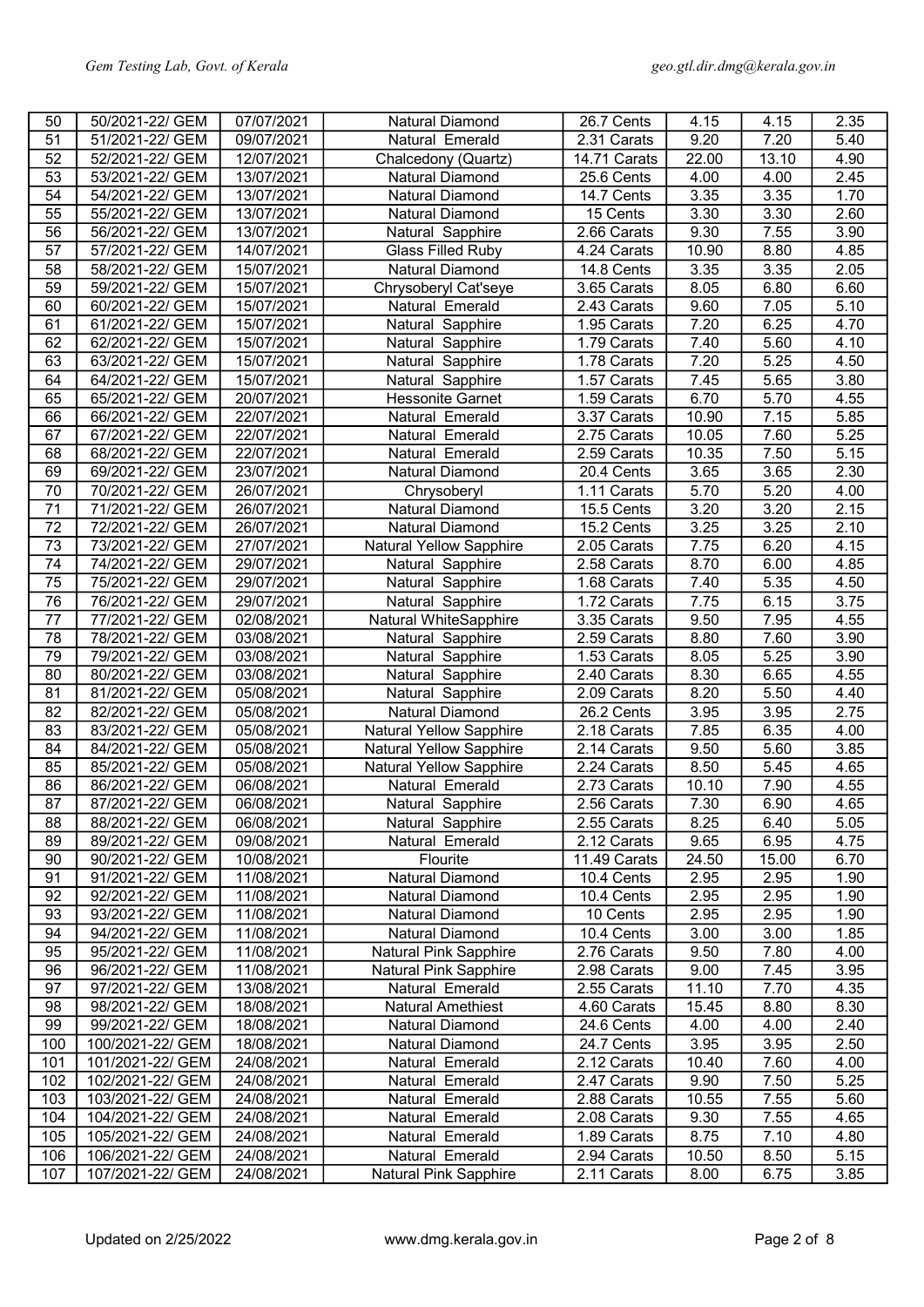| 108        | 108/2021-22/ GEM | 24/08/2021 | <b>Natural Pink Sapphire</b>   | 1.88 Carats                           | 8.20              | 5.20              | 4.55              |
|------------|------------------|------------|--------------------------------|---------------------------------------|-------------------|-------------------|-------------------|
| 109        | 109/2021-22/ GEM | 24/08/2021 | Natural Purple Sapphire        | 1.59 Carats                           | 8.40              | 5.70              | 2.90              |
| 110        | 110/2021-22/ GEM | 25/08/2021 | Natural Sapphire               | $2.28$ Carats                         | 9.10              | 7.05              | 3.60              |
| 111        | 111/2021-22/ GEM | 25/08/2021 | <b>Natural Diamond</b>         | 26.3 Cents                            | 4.00              | 4.00              | 2.55              |
| 112        | 112/2021-22/ GEM | 25/08/2021 | <b>Natural Diamond</b>         | 26.1 Cents                            | 3.90              | 3.90              | 2.60              |
| 113        | 113/2021-22/ GEM | 26/08/2021 | <b>Natural Diamond</b>         | 20.4 Cents                            | $\overline{3.75}$ | 3.75              | 2.30              |
| 114        | 114/2021-22/ GEM | 27/08/2021 | Topaz                          | 3.71 Carats                           | 10.30             | 8.10              | $\overline{5.25}$ |
| 115        | 115/2021-22/ GEM | 31/08/2021 | Synthetic Cubic Zirconia       | 95.22 Carats                          | 23.10             | 23.00             | 13.90             |
| 116        | 116/2021-22/ GEM | 31/08/2021 | Natural Emerald                | 2.09 Carats                           | 10.00             | 5.85              | 3.95              |
| 117        | 117/2021-22/ GEM | 31/08/2021 | Peridot                        | 2.98 Carats                           | 10.00             | 7.95              | 5.20              |
| 118        | 118/2021-22/ GEM | 01/09/2021 | Moonstone (Feldspar)           | 2.48 Carats                           | 9.20              | 9.10              | 5.90              |
| 119        | 119/2021-22/ GEM | 01/09/2021 | Natural Emerald                | 1.77 Carats                           | 8.65              | 6.75              | 4.20              |
| 120        | 120/2021-22/ GEM | 01/09/2021 | Natural Emerald                | 6.54 Carats                           | 15.15             | 11.25             | 5.80              |
| 121        | 121/2021-22/ GEM | 02/09/2021 | Natural Diamond                | $32.5$ Cents                          | 4.45              | 4.45              | 2.60              |
| 122        | 122/2021-22/ GEM | 02/09/2021 | Silliminite                    | 23.18 Carats                          | 19.60             | 16.70             | 7.25              |
| 123        | 123/2021-22/ GEM | 02/09/2021 | Natural Emerald                | 2.31 Carats                           | 10.00             | 7.20              | 4.50              |
| 124        | 124/2021-22/ GEM | 02/09/2021 | Natural Sapphire               | 2.00 Carats                           | 9.10              | 6.45              | 3.30              |
| 125        | 125/2021-22/ GEM | 02/09/2021 | Natural Diamond                | 16 Cents                              | 3.60              | $\overline{3.60}$ | 2.60              |
| 126        | 126/2021-22/ GEM | 03/09/2021 | Flourite                       | 48.05 Carats                          | 26.50             | 17.00             | 15.00             |
| 127        | 127/2021-22/ GEM | 06/09/2021 | <b>Hessonite Garnet</b>        | 5.01 Carats                           | 11.05             | 8.50              | 5.80              |
| 128        | 128/2021-22/ GEM | 06/09/2021 | Natural Diamond                | $\overline{8.4}$ Cents                | 2.75              | 2.75              | 1.75              |
|            | 129/2021-22/ GEM | 06/09/2021 |                                |                                       | 2.35              | 2.35              |                   |
| 129        |                  |            | Natural Diamond                | 5.1 Cents                             |                   | 2.35              | 1.45              |
| 130<br>131 | 130/2021-22/ GEM | 06/09/2021 | Natural Diamond                | $\overline{5}$ . Cents<br>2.05 Carats | 2.35              |                   | 1.45              |
|            | 131/2021-22/ GEM | 06/09/2021 | Natural Emerald                |                                       | 8.45              | 7.00              | 5.15              |
| 132        | 132/2021-22/ GEM | 06/09/2021 | Natural Sapphire               | 2.09 Carats                           | 7.95              | 5.85              | 4.25              |
| 133        | 133/2021-22/ GEM | 07/09/2021 | Moonstone (Feldspar)           | $\overline{4.77}$ Carats              | 10.45             | 10.45             | 6.20              |
| 134        | 134/2021-22/ GEM | 09/09/2021 | <b>Natural Yellow Sapphire</b> | 2.24 Carats                           | 9.55              | 7.75              | 3.25              |
| 135        | 135/2021-22/ GEM | 09/09/2021 | <b>Natural Yellow Sapphire</b> | 2.01 Carats                           | 7.95              | 5.50              | 5.05              |
| 136        | 136/2021-22/ GEM | 09/09/2021 | Natural Yellow Sapphire        | 1.79 Carats                           | 6.40              | 5.80              | 4.65              |
| 137        | 137/2021-22/ GEM | 09/09/2021 | <b>Natural Yellow Sapphire</b> | $2.20$ Carats                         | 8.55              | 6.20              | 4.05              |
| 138        | 138/2021-22/ GEM | 09/09/2021 | <b>Natural Yellow Sapphire</b> | 1.87 Carats                           | 7.45              | 5.75              | 4.95              |
| 139        | 139/2021-22/ GEM | 09/09/2021 | <b>Natural Yellow Sapphire</b> | 2.27 Carats                           | 7.65              | 6.40              | 4.95              |
| 140        | 140/2021-22/ GEM | 09/09/2021 | Natural Purple Sapphire        | 2.16 Carats                           | 9.05              | 6.85              | 3.80              |
| 141        | 141/2021-22/ GEM | 09/09/2021 | Natural Purple Sapphire        | 2.20 Carats                           | 8.05              | 6.15              | 4.55              |
| 142        | 142/2021-22/ GEM | 09/09/2021 | <b>Natural Purple Sapphire</b> | 1.79 Carats                           | 6.95              | 6.15              | 4.35              |
| 143        | 143/2021-22/ GEM | 09/09/2021 | Natural Purple Sapphire        | 2.23 Carats                           | 8.25              | 6.25              | 4.15              |
| 144        | 144/2021-22/ GEM | 09/09/2021 | Natural Purple Sapphire        | 1.62 Carats                           | 7.00              | 6.10              | 3.60              |
| 145        | 145/2021-22/ GEM | 09/09/2021 | Natural Sapphire               | 2.18 Carats                           | 8.45              | 5.95              | 4.85              |
| 146        | 146/2021-22/ GEM | 09/09/2021 | Natural Sapphire               | 2.25 Carats                           | 8.85              | 6.10              | 4.15              |
| 147        | 147/2021-22/ GEM | 09/09/2021 | Natural Sapphire               | 2.46 Carats                           | 8.45              | 8.25              | 4.20              |
| 148        | 148/2021-22/ GEM | 13/09/2021 | Natural Emerald                | 3.28 Carats                           | 9.90              | 8.15              | 4.30              |
| 149        | 149/2021-22/ GEM | 13/09/2021 | Natural Emerald                | 2.11 Carats                           | 9.30              | 6.85              | 4.40              |
| 150        | 150/2021-22/ GEM | 13/09/2021 | Natural White Sapphire         | 3.71 Carats                           | 9.15              | 7.25              | 5.20              |
| 151        | 151/2021-22/ GEM | 14/09/2021 | Natural Diamond                | 19.7 Cents                            | 3.65              | 3.65              | 2.30              |
| 152        | 152/2021-22/ GEM | 15/09/2021 | Natural Emerald                | 3.57 Carats                           | 8.30              | 8.30              | 6.00              |
| 153        | 153/2021-22/ GEM | 17/09/2021 | Pyrope - Almondine Garnet      | 15.03 Carats                          | 15.75             | 11.85             | 7.45              |
| 154        | 154/2021-22/ GEM | 20/09/2021 | <b>Natural Yellow Sapphire</b> | 2.54 Carats                           | 9.00              | 6.90              | 4.30              |
| 155        | 155/2021-22/ GEM | 20/09/2021 | <b>Natural Yellow Sapphire</b> | 2.32 Carats                           | 8.50              | 6.75              | 3.55              |
| 156        | 156/2021-22/ GEM | 20/09/2021 | Natural Sapphire               | 1.79 Carats                           | 8.10              | 6.50              | 3.45              |
| 157        | 157/2021-22/ GEM | 20/09/2021 | Natural Sapphire               | 2.07 Carats                           | 9.65              | 5.95              | 3.40              |
| 158        | 158/2021-22/ GEM | 20/09/2021 | Natural Purple Sapphire        | 1.26 Carats                           | 7.65              | 6.65              | 3.55              |
| 159        | 159/2021-22/ GEM | 20/09/2021 | <b>Natural Pink Sapphire</b>   | 1.52 Carats                           | 8.30              | 6.45              | 2.95              |
| 160        | 160/2021-22/ GEM | 20/09/2021 | Natural Emerald                | 2.88 Carats                           | 10.65             | 7.65              | 5.45              |
| 161        | 161/2021-22/ GEM | 20/09/2021 | Natural Emerald                | 2.77 Carats                           | 10.50             | 8.20              | 5.25              |
| 162        | 162/2021-22/ GEM | 20/09/2021 | Natural Emerald                | 2.26 Carats                           | 10.40             | 7.45              | 4.80              |
| 163        | 163/2021-22/ GEM | 20/09/2021 | Natural Emerald                | 2.54 Carats                           | 10.55             | 8.00              | 4.70              |
| 164        | 164/2021-22/ GEM | 20/09/2021 | Natural Emerald                | 2.36 Carats                           | 11.10             | 6.50              | 4.60              |
| 165        | 165/2021-22/ GEM | 20/09/2021 | Natural Emerald                | 1.94 Carats                           | 10.75             | 7.15              | 4.40              |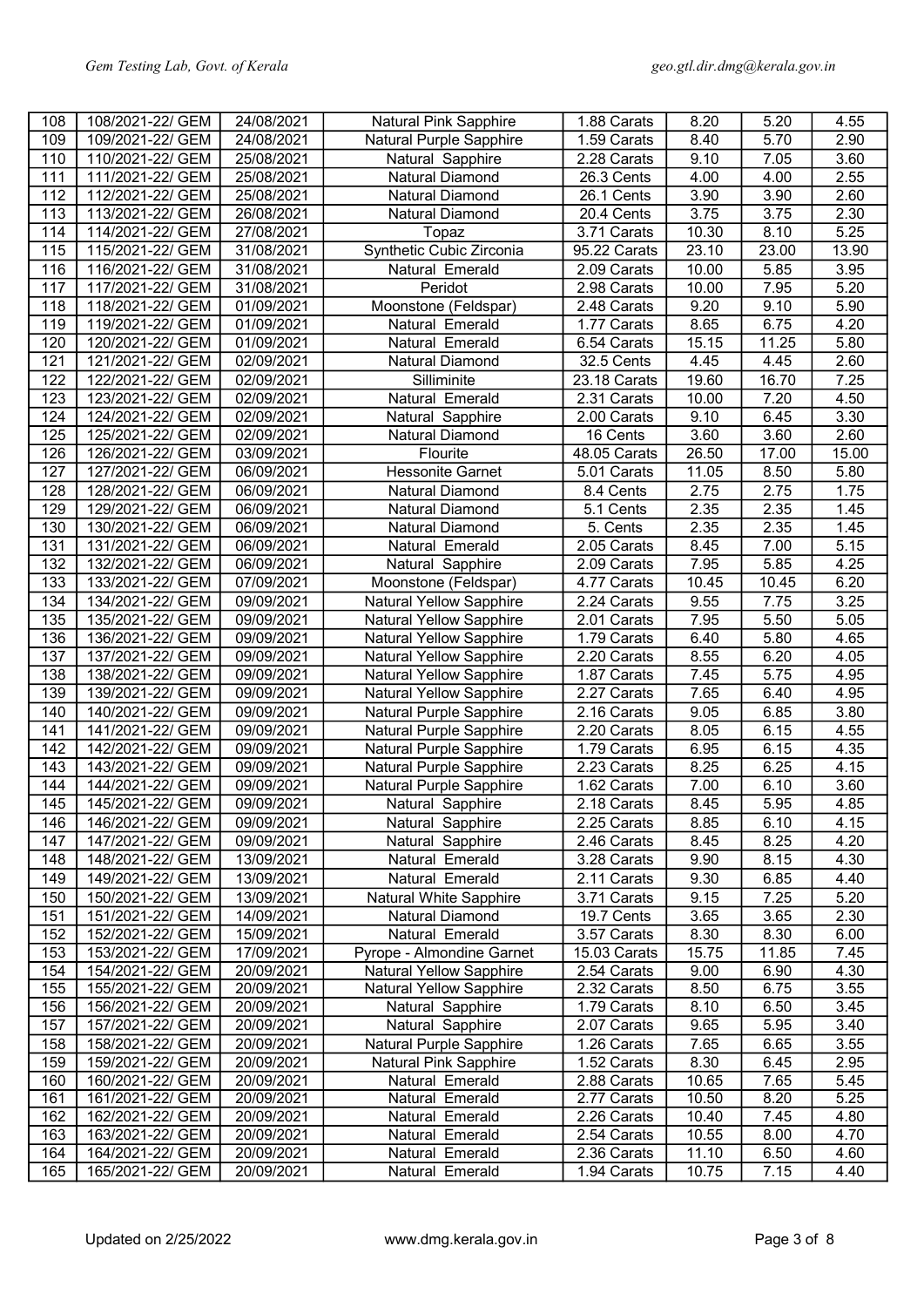| 166        | 166/2021-22/ GEM                     | 20/09/2021               | Natural Emerald                    | 2.35 Carats              | 10.05        | 6.70         | 4.45         |
|------------|--------------------------------------|--------------------------|------------------------------------|--------------------------|--------------|--------------|--------------|
| 167        | 167/2021-22/ GEM                     | 20/09/2021               | Natural Emerald                    | 2.52 Carats              | 8.00         | 7.65         | 5.20         |
| 168        | 168/2021-22/ GEM                     | 20/09/2021               | Natural Emerald                    | 2.75 Carats              | 12.00        | 7.70         | 5.50         |
| 169        | 169/2021-22/ GEM                     | 20/09/2021               | Zircon                             | 3.88 Carats              | 10.70        | 6.40         | 4.05         |
| 170        | 170/2021-22/ GEM                     | 20/09/2021               | Natural Diamond                    | 25 Cents                 | 3.95         | 3.95         | 2.45         |
| 171        | 171/2021-22/ GEM                     | 23/09/2021               | <b>Natural Yellow Sapphire</b>     | 2.03 Carats              | 7.85         | 6.40         | 4.35         |
| 172        | 172/2021-22/ GEM                     | 24/09/2021               | Peridot                            | 3.06 Carats              | 10.00        | 8.00         | 5.10         |
| 173        | 173/2021-22/ GEM                     | 04/10/2021               | <b>Natural Yellow Sapphire</b>     | 3.37 Carats              | 9.60         | 8.60         | 4.10         |
| 174        | 174/2021-22/ GEM                     | 04/10/2021               | <b>Natural Pink Sapphire</b>       | 1.97 Carats              | 8.40         | 7.45         | 3.20         |
| 175        | 175/2021-22/ GEM                     | 04/10/2021               | Natural Pink Sapphire              | 1.60 Carats              | 8.70         | 5.90         | 3.30         |
| 176        | 176/2021-22/ GEM                     | 04/10/2021               | Natural Pink Sapphire              | 2.00 Carats              | 7.95         | 6.95         | 3.30         |
| 177        | 177/2021-22/ GEM                     | 04/10/2021               | Natural Pink Sapphire              | 2.48 Carats              | 7.95         | 6.70         | 4.70         |
| 178        | 178/2021-22/ GEM                     | 04/10/2021               | <b>Natural Pink Sapphire</b>       | 2.04 Carats              | 7.90         | 6.25         | 4.40         |
| 179        | 179/2021-22/ GEM                     | 04/10/2021               | Natural Pink Sapphire              | 2.62 Carats              | 10.05        | 6.40         | 4.00         |
| 180        | 180/2021-22/ GEM                     | 04/10/2021               | <b>Natural Pink Sapphire</b>       | 1.63 Carats              | 8.20         | 6.00         | 3.55         |
| 181        | 181/2021-22/ GEM                     | 04/10/2021               | <b>Natural Pink Sapphire</b>       | 1.53 Carats              | 7.35         | 6.60         | 3.60         |
| 182        | 182/2021-22/ GEM                     | 04/10/2021               | Natural Pink Sapphire              | 1.96 Carats              | 8.30         | 7.35         | 2.90         |
| 183        | 183/2021-22/ GEM                     | 05/10/2021               | Natural Emerald                    | 2.19 Carats              | 10.05        | 7.50         | 4.85         |
| 184        | 184/2021-22/ GEM                     | 05/10/2021               | Natural Emerald                    | 2.07 Carats              | 10.00        | 7.25         | 3.80         |
| 185        |                                      |                          |                                    | $2.15$ Carats            |              | 7.35         | 5.45         |
|            | 185/2021-22/ GEM                     | 05/10/2021               | Natural Emerald                    |                          | 8.65         |              |              |
| 186        | 186/2021-22/ GEM                     | 05/10/2021               | Natural Emerald                    | 2.34 Carats              | 11.70        | 6.80         | 3.85         |
| 187        | 187/2021-22/ GEM                     | 05/10/2021               | Natural Emerald                    | 2.13 Carats              | 8.95         | 7.15         | 5.80         |
| 188        | 188/2021-22/ GEM                     | 05/10/2021               | Natural Sapphire                   | 2.01 Carats              | 7.45         | 6.60         | 4.75         |
| 189        | 189/2021-22/ GEM                     | 07/10/2021               | <b>Natural Amethiest</b>           | 3.78 Carats              | 11.20        | 8.70         | 7.90         |
| 190        | 190/2021-22/ GEM                     | 07/10/2021               | <b>Natural Yellow Sapphire</b>     | 1.95 Carats              | 8.05         | 5.05         | 4.55         |
| 191        | 191/2021-22/ GEM                     | 11/10/2021               | Natural Emerald                    | 1.49 Carats              | 9.10         | 6.10         | 3.50         |
| 192        | 192/2021-22/ GEM                     | 12/10/2021               | Natural Emerald                    | $\overline{1}$ Carats    | 7.35         | 5.85         | 3.40         |
| 193        | 193/2021-22/ GEM                     | 13/10/2021               | Moonstone (Feldspar)               | 13.06 Carats             | 17.90        | 12.90        | 8.40         |
| 194        | 194/2021-22/ GEM                     | 13/10/2021               | Moonstone (Feldspar)               | 13.69 Carats             | 18.10        | 13.00        | 7.75         |
| 195        | 195/2021-22/ GEM                     | 13/10/2021               | Zircon                             | 4.40 Carats              | 9.60         | 7.30         | 5.10         |
| 196        | 196/2021-22/ GEM                     | 13/10/2021               | Zircon                             | 4.39 Carats              | 10.15        | 6.65         | 5.30         |
| 197        | 197/2021-22/ GEM                     | 13/10/2021               | Zircon                             | 4.44 Carats              | 10.90        | 6.95         | 4.40         |
| 198        | 198/2021-22/ GEM                     | 13/10/2021               | Zircon                             | 4.72 Carats              | 8.95         | 7.95         | 5.60         |
| 199        | 199/2021-22/ GEM                     | 18/10/2021               | Natural Emerald                    | 3.81 Carats              | 11.90        | 9.20         | 5.55         |
| 200        | 200/2021-22/ GEM                     | 18/10/2021               | Natural Emerald                    | 2.45 Carats              | 10.90        | 7.85         | 4.30         |
| 201        | 201/2021-22/ GEM                     | 18/10/2021               | <b>Natural Yellow Sapphire</b>     | 1.97 Carats              | 8.55         | 5.55         | 3.85         |
| 202        | 202/2021-22/ GEM                     | 18/10/2021               | <b>Natural Yellow Sapphire</b>     | 2.07 Carats              | 8.40         | 5.60         | 4.10         |
| 203        | 203/2021-22/ GEM                     | 18/10/2021               | Natural Sapphire                   | 3.17 Carats              | 7.55         | 7.40         | 6.40         |
| 204        | 204/2021-22/ GEM                     | 18/10/2021               | <b>Natural Yellow Sapphire</b>     | 2.77 Carats              | 8.60         | 6.65         | 4.45         |
| 205        | 205/2021-22/ GEM                     | 20/10/2021               | Natural Emerald                    | 2.08 Carats              | 9.95         | 7.00         | 4.30         |
| 206        | 206/2021-22/ GEM                     | 20/10/2021               | Natural Sapphire                   | 2.07 Carats              | 6.80         | 6.70         | 4.10         |
| 207        | 207/2021-22/ GEM                     | 20/10/2021               | <b>Natural Yellow Sapphire</b>     | 2.01 Carats              | 7.35         | 5.50         | 4.60         |
| 208        | 208/2021-22/ GEM                     | 20/10/2021               | <b>Natural Yellow Sapphire</b>     | 1.55 Carats              | 8.10         | 5.55         | 3.10         |
| 209        | 209/2021-22/ GEM                     | 21/10/2021               | Natural Diamond                    | 24.7 Cents               | 4.10         | 4.10         | 2.40         |
| 210        | 210/2021-22/ GEM                     | 21/10/2021               | Natural Diamond                    | 26.2 Cents               | 4.20         | 4.20         | 2.50         |
| 211        | 211/2021-22/ GEM                     | 21/10/2021               | Natural Diamond                    | 34 Cents                 | 4.55         | 4.55         | 2.70         |
| 212        | 212/2021-22/ GEM                     | 21/10/2021               | Natural Diamond                    | 36.6 Cents               | 4.55         | 4.55         | 2.85         |
| 213        | 213/2021-22/ GEM                     | 21/10/2021               | <b>Natural Diamond</b>             | 26 Cents                 | 4.15         | 4.15         | 2.45         |
| 214        | 214/2021-22/ GEM                     | 21/10/2021               | Natural Diamond                    | 30.1 Cents               | 4.30         | 4.30         | 2.65         |
| 215        | 215/2021-22/ GEM                     | 21/10/2021               | Chryoberyl Catseye                 | 6.47 Carats              | 13.50        | 9.20         | 5.55         |
| 216        | 216/2021-22/ GEM                     | 21/10/2021               | Chryoberyl Catseye                 | 1.04 Carats              | 6.10         | 4.75         | 3.60         |
| 217        | 217/2021-22/ GEM                     | 25/10/2021               | <b>Natural Yellow Sapphire</b>     | 3.06 Carats              | 8.90         | 7.75         | 4.30         |
| 218        |                                      | 27/10/2021               | Natural Emerald                    | 2.50 Carats              | 10.70        | 8.05         | 3.85         |
|            | 218/2021-22/ GEM                     |                          |                                    |                          |              |              |              |
| 219        | 219/2021-22/ GEM                     | 27/10/2021               | <b>Natural Yellow Sapphire</b>     | 3.70 Carats              | 8.40         | 8.25         | 4.15         |
| 220        | 220/2021-22/ GEM                     | 28/10/2021               | Chryoberyl                         | 219.18 Carats            | 43.50        | 20.00        | 19.00        |
| 221        | 221/2021-22/ GEM                     | 02/11/2021               | Natural Emerald                    | 3.21 Carats              | 12.05        | 8.65         | 4.35         |
| 222<br>223 | 222/2021-22/ GEM<br>223/2021-22/ GEM | 02/11/2021<br>02/11/2021 | Natural Diamond<br>Natural Diamond | 10.5 Cents<br>10.4 Cents | 2.95<br>2.90 | 2.95<br>2.90 | 1.85<br>1.85 |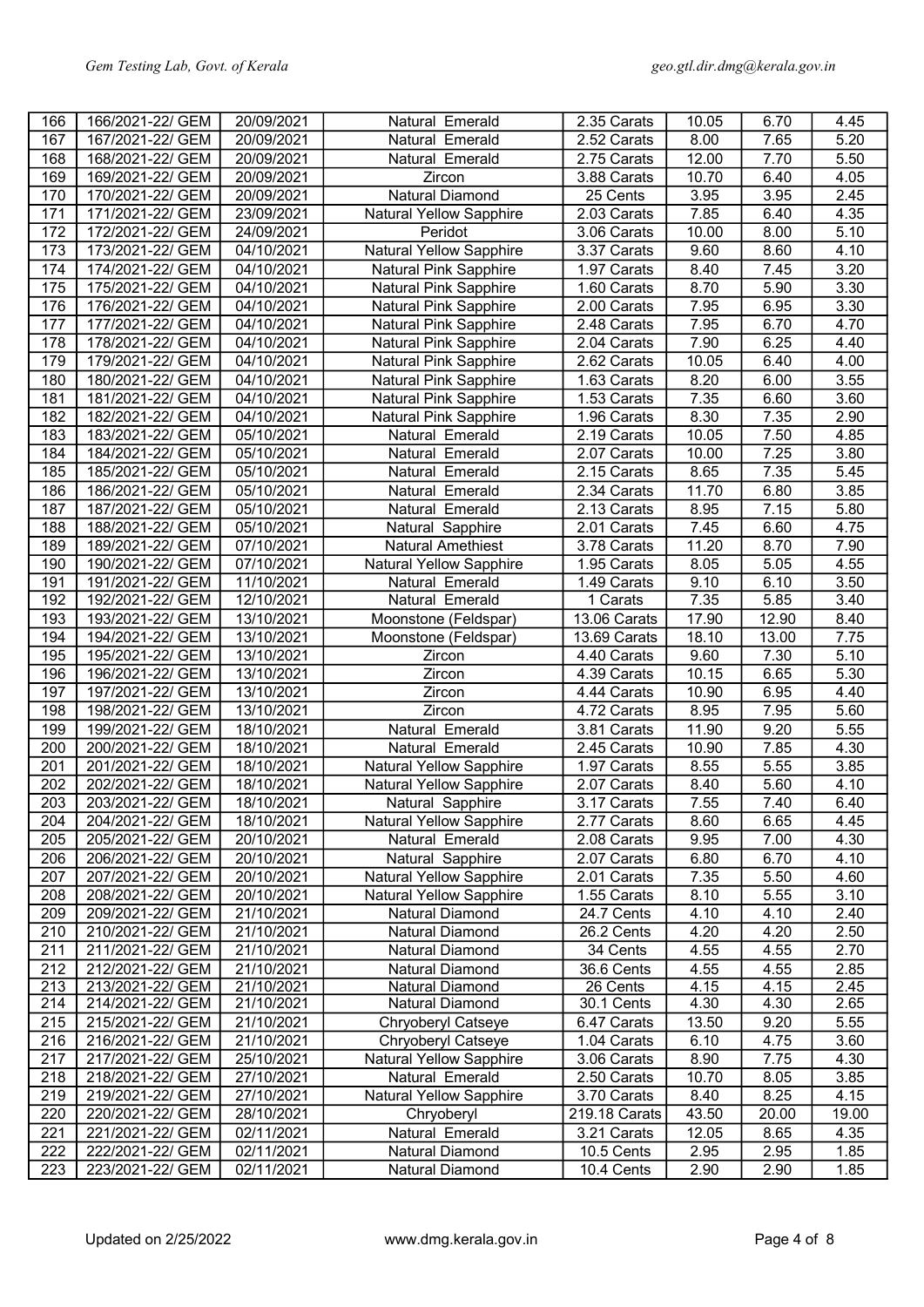| 224              | 224/2021-22/ GEM  | 02/11/2021  | Natural Yellow Sapphire        | 2.59 Carats   | 8.75         | 6.90         | 3.95  |
|------------------|-------------------|-------------|--------------------------------|---------------|--------------|--------------|-------|
| 225              | 225/2021-22/ GEM  | 03/11/2021  | Natural Diamond                | 16.1 Cents    | 3.35         | 3.35         | 2.20  |
| 226              | 226/2021-22/ GEM  | 03/11/2021  | <b>Natural Diamond</b>         | 16.4 Cents    | 3.35         | 3.35         | 2.20  |
| 227              | 227//2021-22/ GEM | 03/11/2021  | Chalcedony (Quartz)            | 20.04 Carats  | 16.10        | 13.10        | 12.20 |
| 228              | 228//2021-22/ GEM | 05/11/2021  | Natural White Sapphire         | 0.98 Carats   | 8.25         | 6.75         | 1.80  |
| 229              | 229//2021-22/ GEM | 05/11/2021  | <b>Natural Diamond</b>         | 6.8 Cents     | 2.45         | 2.45         | 1.65  |
| 230              | 230//2021-22/ GEM | 05/11/2021  | Natural Diamond                | 6.6 Cents     | 2.55         | 2.55         | 1.60  |
| 231              | 231//2021-22/ GEM | 08/11/2021  | Natural Emerald                | 1.90 Carats   | 9.70         | 6.15         | 3.95  |
| 232              | 232//2021-22/ GEM | 11/11/2021  | Natural Emerald                | 2.54 Carats   | 10.05        | 7.70         | 5.25  |
| 233              | 233//2021-22/ GEM | 11/11/2021  | Natural Emerald                | 2.85 Carats   | 11.00        | 8.10         | 4.50  |
| 234              | 234//2021-22/ GEM | 11/11/2021  | Natural Emerald                | 2.60 Carats   | 10.70        | 7.85         | 4.55  |
| 235              | 235//2021-22/ GEM | 11/11/2021  | <b>Natural Yellow Sapphire</b> | 2.51 Carats   | 8.20         | 6.95         | 3.95  |
| 236              | 236//2021-22/ GEM | 11/11/2021  |                                | 2.64 Carats   | 8.95         | 6.05         | 4.95  |
| 237              |                   |             | <b>Natural Yellow Sapphire</b> | 3.02 Carats   | 8.70         | 6.85         | 5.10  |
|                  | 237//2021-22/ GEM | 11/11/2021  | Natural Yellow Sapphire        |               |              |              |       |
| 238              | 238//2021-22/ GEM | 11/11/2021  | Natural Yellow Sapphire        | 2.20 Carats   | 10.00        | 7.40         | 2.65  |
| 239              | 239//2021-22/ GEM | 11/11/2021  | Natural Yellow Sapphire        | 2.10 Carats   | 8.05         | 6.05         | 4.45  |
| 240              | 240//2021-22/ GEM | 11/11/2021  | Natural Yellow Sapphire        | 2.02 Carats   | 8.55         | 5.65         | 4.20  |
| 241              | 241//2021-22/ GEM | 11/11/2021  | Natural Yellow Sapphire        | 2.06 Carats   | 8.20         | 5.30         | 4.55  |
| 242              | 242//2021-22/ GEM | 11/11/2021  | <b>Natural White Sapphire</b>  | 2.11 Carats   | 8.10         | 6.85         | 4.45  |
| $\overline{243}$ | 243//2021-22/ GEM | 11/11/2021  | <b>Natural Diamond</b>         | 25.4 Cents    | 4.00         | 4.00         | 2.50  |
| 244              | 244//2021-22/ GEM | 12/11/2021  | <b>Natural Diamond</b>         | 25.00 Cents   | 3.95         | 3.95         | 2.50  |
| 245              | 245//2021-22/ GEM | 15/11/2021  | Natural Emerald                | 1.86 Carats   | 8.40         | 7.10         | 4.45  |
| 246              | 246//2021-22/ GEM | 15/11/2021  | Natural Emerald                | 2.18 Carats   | 8.55         | 6.25         | 4.80  |
| 247              | 247//2021-22/ GEM | 15/11/2021  | Natural Emerald                | 1.85 Carats   | 7.15         | 5.90         | 5.30  |
| 248              | 248//2021-22/ GEM | 15/11/2021  | Natural Emerald                | 1.79 Carats   | 7.20         | 6.55         | 4.35  |
| 249              | 249//2021-22/ GEM | 15/11/2021  | Natural Emerald                | 1.46 Carats   | 10.00        | 6.00         | 3.55  |
| 250              | 250//2021-22/ GEM | 16/11/2021  | Natural Sapphire               | 2.52 Carats   | 8.05         | 6.90         | 4.90  |
| 251              | 251//2021-22/ GEM | 16/11/2021  | Natural Amethyst (Quartz)      | 5.52 Carats   | 13.90        | 11.10        | 10.20 |
| 252              | 252//2021-22/ GEM | 16/11/2021  | <b>Natural Yellow Sapphire</b> | 2.00 Carats   | 8.65         | 5.85         | 3.75  |
| 253              | 253//2021-22/ GEM | 16/11/2021  | <b>Natural Yellow Sapphire</b> | 2.07 Carats   | 7.30         | 6.25         | 4.65  |
| 254              | 254//2021-22/ GEM | 16/11/2021  | <b>Natural Yellow Sapphire</b> | 2.11 Carats   | 8.00         | 5.95         | 4.85  |
| 255              | 255//2021-22/ GEM | 16/11/2021  | <b>Natural Yellow Sapphire</b> | 2.20 Carats   | 8.90         | 5.95         | 3.85  |
| 256              | 256//2021-22/ GEM | 16/11/2021  | <b>Natural Yellow Sapphire</b> | 2.21 Carats   | 9.10         | 6.25         | 4.10  |
| 257              | 257//2021-22/ GEM | 16/11/2021  | <b>Natural Yellow Sapphire</b> | 2.09 carats   | 8.50         | 6.05         | 3.85  |
| 258              | 258//2021-22/ GEM | 16/11/2021  | <b>Natural Yellow Sapphire</b> | 2.04 Carats   | 8.05         | 6.00         | 4.25  |
| 259              | 259//2021-22/ GEM | 16/11/2021  | <b>Natural Yellow Sapphire</b> | 2.01 Carats   | 8.10         | 5.50         | 4.35  |
| 260              | 260//2021-22/ GEM | 16/11/2021  | <b>Natural Yellow Sapphire</b> | 1.98 Carats   | 8.15         | 6.10         | 3.65  |
| 261              | 261//2021-22/ GEM | 16/11/2021  | Natural Yellow Sapphire        | 2.27 Carats   | 8.00         | 6.75         | 4.45  |
| 262              | 262/2021-22/GEM   | 19/11/2021  | Glass                          | 45.46 Carats  | 28.00        | 24.00        | 11.70 |
| 263              | 263//2021-22/ GEM | 23/11/2021  | <b>Natural Quartz</b>          | 1.99 Carats   | 8.70         | 6.80         | 6.10  |
| 264              | 264//2021-22/ GEM | 23/11/2021  | <b>Almandine Garnet</b>        | 304.81 Carats | 39.00        | 32.00        | 29.00 |
| 265              | 265//2021-22/ GEM | 27/ 11/2021 | Natural Emerald                | 2.36 Carats   | 10.00        | 7.45         | 4.20  |
| 266              | 266//2021-22/ GEM | 27/ 11/2021 | Natural Diamond                | 20.2 Carats   | 3.60         | 3.60         | 2.40  |
| 267              | 267//2021-22/ GEM | 27/ 11/2021 | <b>Natural Yellow Sapphire</b> | 2.04 Carats   | 8.15         | 6.45         | 3.70  |
| 268              | 268//2021-22/ GEM |             | <b>Natural Yellow Sapphire</b> |               |              |              | 4.10  |
| 269              | 269//2021-22/ GEM | 27/ 11/2021 | <b>Natural Yellow Sapphire</b> | 2.00 Carats   | 7.00<br>7.15 | 6.70<br>6.90 | 4.25  |
|                  |                   | 27/ 11/2021 |                                | 1.95 Carats   |              |              |       |
| 270              | 270//2021-22/ GEM | 27/ 11/2021 | <b>Natural Yellow Sapphire</b> | 2.43 Carats   | 8.35         | 6.60         | 4.40  |
| 271              | 271//2021-22/ GEM | 27/ 11/2021 | <b>Natural Yellow Sapphire</b> | 1.87 Carats   | 7.60         | 6.75         | 3.90  |
| 272              | 272//2021-22/ GEM | 27/ 11/2021 | <b>Natural Yellow Sapphire</b> | 2.08 Carats   | 8.90         | 5.45         | 4.35  |
| 273              | 273//2021-22/ GEM | 27/ 11/2021 | <b>Natural Yellow Sapphire</b> | 2.00 Carats   | 7.60         | 5.85         | 4.10  |
| 274              | 274//2021-22/ GEM | 29/11/2021  | <b>Natural Pink Sapphire</b>   | 2.39 Carats   | 9.95         | 6.90         | 3.10  |
| 275              | 275//2021-22/ GEM | 29/11/2021  | <b>Natural Pink Sapphire</b>   | 1.84 Carats   | 8.80         | 6.00         | 3.55  |
| 276              | 276//2021-22/ GEM | 29/11/2021  | Natural Pink Sapphire          | 2.02 Carats   | 9.25         | 6.55         | 3.70  |
| 277              | 277//2021-22/ GEM | 29/11/2021  | Synthetic Cubic Zirconia       | 21.02 Carats  | 17.60        | 15.60        | 8.25  |
| 278              | 278//2021-22/ GEM | 30/11/2021  | Natural Diamond                | 25.4 Cents    | 3.90         | 3.90         | 2.55  |
| 279              | 279//2021-22/ GEM | 30/11/2021  | Natural Emerald                | 2.35 Carats   | 9.95         | 7.45         | 4.20  |
| 280              | 280//2021-22/ GEM | 30/11/2021  | Natural Emerald                | 2.43 Carats   | 9.85         | 7.15         | 4.95  |
| 281              | 281//2021-22/ GEM | 30/11/2021  | <b>Natural Quartz</b>          | 45.00 Carats  | 22.00        | 17.20        | 14.50 |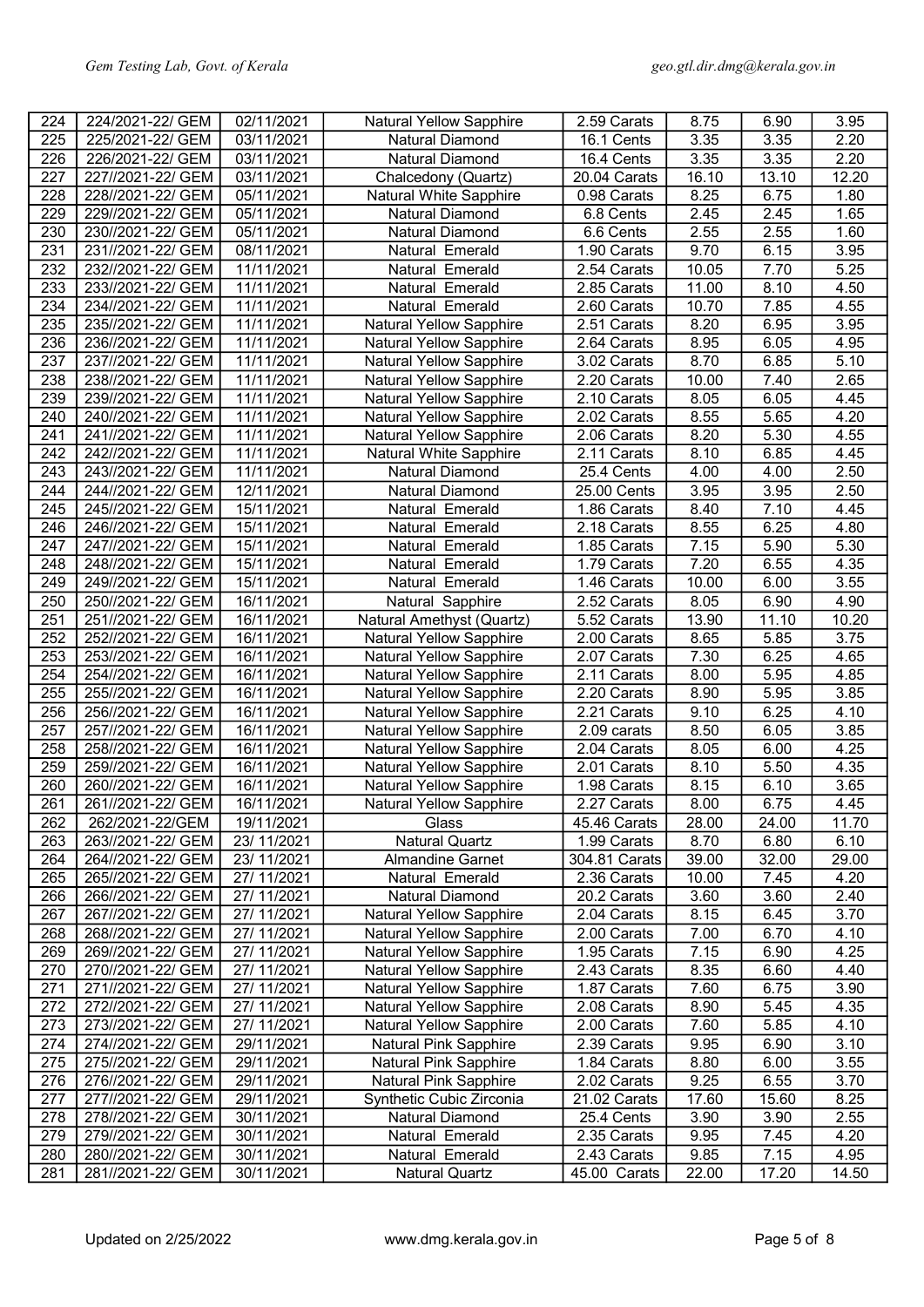| 282 | 282//2021-22/ GEM | 03/12/2021 | Natural Quartz(Smoky)          | 151.84 Carats | 38.00 | 30.00 | 12.50 |
|-----|-------------------|------------|--------------------------------|---------------|-------|-------|-------|
| 283 | 283//2021-22/ GEM | 03/12/2021 | <b>Natural Diamond</b>         | 11.5 Cents    | 3.15  | 3.15  | 1.90  |
| 284 | 284//2021-22/ GEM | 07/12/2021 | <b>Natural Yellow Sapphire</b> | 1.98 Carats   | 7.55  | 6.75  | 4.75  |
| 285 | 285//2021-22/ GEM | 07/12/2021 | <b>Natural Yellow Sapphire</b> | 1.95 Carats   | 8.05  | 6.15  | 4.30  |
| 286 | 286//2021-22/ GEM | 07/12/2021 | Natural Sapphire               | 2.09 Carats   | 7.95  | 6.20  | 4.25  |
| 287 | 287//2021-22/ GEM | 07/12/2021 | Natural Sapphire               | 2.08 Carats   | 8.75  | 6.95  | 3.65  |
| 288 | 288//2021-22/ GEM | 07/12/2021 | Natural Sapphire               | 2.18 Carats   | 7.65  | 6.65  | 4.60  |
| 289 | 289//2021-22/ GEM | 07/12/2021 | Natural Sapphire               | 2.27 Carats   | 6.90  | 6.25  | 5.05  |
| 290 | 290//2021-22/ GEM | 07/12/2021 | Natural Sapphire               | 2.04 Carats   | 7.50  | 7.45  | 3.70  |
| 291 | 291//2021-22/ GEM | 07/12/2021 | Natural Sapphire               | 2.11 Carats   | 7.40  | 6.25  | 4.95  |
| 292 | 292//2021-22/ GEM | 07/12/2021 | Natural Yellow Sapphire        | 2.02 Carats   | 6.80  | 6.40  | 4.95  |
| 293 |                   |            |                                |               |       |       | 3.30  |
|     | 293//2021-22/ GEM | 09/12/2021 | <b>Natural Yellow Sapphire</b> | 0.96 Carats   | 6.10  | 4.85  |       |
| 294 | 294//2021-22/ GEM | 09/12/2021 | Natural Emerald                | 2.35 Carats   | 9.65  | 7.45  | 5.20  |
| 295 | 295//2021-22/ GEM | 09/12/2021 | Natural Emerald                | 2.21 Carats   | 9.20  | 7.65  | 4.50  |
| 296 | 296//2021-22/ GEM | 09/12/2021 | Natural Emerald                | 2.30 Carats   | 9.95  | 7.20  | 4.90  |
| 297 | 297//2021-22/ GEM | 09/12/2021 | Natural Emerald                | 2.11 Carats   | 9.50  | 7.40  | 4.95  |
| 298 | 298//2021-22/ GEM | 09/12/2021 | <b>Natural Yellow Sapphire</b> | 2.06 Carats   | 9.20  | 5.85  | 3.70  |
| 299 | 299//2021-22/ GEM | 09/12/2021 | Natural Sapphire               | 2.05 Carats   | 6.60  | 6.55  | 4.45  |
| 300 | 300//2021-22/ GEM | 10/12/2021 | <b>Natural Yellow Sapphire</b> | 2.28 Carats   | 7.75  | 6.90  | 4.00  |
| 301 | 301//2021-22/ GEM | 10/12/2021 | <b>Natural Yellow Sapphire</b> | 2.24 Carats   | 7.60  | 6.45  | 4.45  |
| 302 | 302//2021-22/ GEM | 10/12/2021 | <b>Natural Yellow Sapphire</b> | 2.25 Carats   | 7.95  | 6.15  | 4.50  |
| 303 | 303//2021-22/ GEM | 10/12/2021 | <b>Natural Yellow Sapphire</b> | 2.16 Carats   | 9.10  | 6.15  | 3.95  |
| 304 | 304//2021-22/ GEM | 10/12/2021 | <b>Natural Yellow Sapphire</b> | 2.30 Carats   | 9.65  | 6.00  | 4.15  |
| 305 | 305//2021-22/ GEM | 10/12/2021 | Natural Yellow Sapphire        | 2.31 Carats   | 8.25  | 6.85  | 4.50  |
| 306 | 306//2021-22/ GEM | 10/12/2021 | Natural Sapphire               | 2.15 Carats   | 8.45  | 5.85  | 4.40  |
| 307 | 307//2021-22/ GEM | 10/12/2021 | Natural Sapphire               | 2.15 Carats   | 7.55  | 7.50  | 4.40  |
| 308 | 308//2021-22/ GEM | 13/12/2021 | Moonstone (Feldspar)           | 17.97 Carats  | 20.50 | 11.90 | 9.70  |
| 309 | 309//2021-22/ GEM | 14/12/2021 | Corundum                       | 12.29 Carats  | 19.25 | 8.65  | 6.30  |
| 310 | 310//2021-22/ GEM | 20/12/2021 | Flourite                       | 33.32 Carats  | 24.00 | 17.00 | 12.30 |
| 311 | 311//2021-22/ GEM | 20/12/2021 | Natural Sapphire               | 2.93 Carats   | 9.45  | 7.35  | 4.50  |
| 312 | 312//2021-22/ GEM | 21/12/2021 | Natural Emerald                | 2.42 Carats   | 9.85  | 7.20  | 4.95  |
| 313 | 313//2021-22/ GEM | 22/12/2021 | Natural Sapphire               | 2.49 Carats   | 10.20 | 6.80  | 3.10  |
| 314 | 314//2021-22/ GEM | 22/12/2021 | <b>Natural Diamond</b>         | 25.3 Cents    | 3.95  | 3.95  | 2.50  |
| 315 | 315//2021-22/ GEM | 23/12/2021 | <b>Natural Yellow Sapphire</b> | 2.14 Carats   | 9.55  | 6.30  | 3.95  |
| 316 | 316//2021-22/ GEM | 23/12/2021 | <b>Natural Yellow Sapphire</b> | 2.11 Carats   | 9.20  | 6.35  | 3.40  |
| 317 | 317//2021-22/ GEM | 23/12/2021 | <b>Natural Yellow Sapphire</b> | 1.96 Carats   | 8.25  | 5.90  | 4.20  |
| 318 | 318//2021-22/ GEM | 23/12/2021 | <b>Natural Yellow Sapphire</b> | 2.29 Carats   | 7.25  | 6.60  | 4.85  |
| 319 | 319//2021-22/ GEM | 23/12/2021 | <b>Natural Yellow Sapphire</b> | 2.04 Carats   | 6.85  | 6.25  | 4.75  |
| 320 | 320//2021-22/ GEM | 28/12/2021 | Natural Emerald                | 2.80 Carats   | 11.30 | 8.20  | 5.10  |
| 321 | 321//2021-22/ GEM | 28/12/2021 | Natural Emerald                | 2.22 Carats   | 10.70 | 6.55  | 4.05  |
| 322 | 322//2021-22/ GEM | 28/12/2021 | Natural Sapphire               | 2.00 Carats   | 7.35  | 7.15  | 3.95  |
| 323 | 323//2021-22/ GEM | 28/12/2021 | Natural Diamond                | 25.2 Cents    | 3.90  | 3.90  | 2.55  |
| 324 | 324//2021-22/ GEM | 28/12/2021 | Natural Diamond                | 25.1 Cents    | 3.95  | 3.95  | 2.50  |
| 325 | 325//2021-22/ GEM | 29/12/2021 | Natural Emerald                | 2.25 Carats   | 11.90 | 7.10  | 3.95  |
| 326 | 326//2021-22/ GEM | 29/12/2021 | Natural Emerald                | 2.83 Carats   | 10.70 | 8.75  | 5.85  |
| 327 | 327//2021-22/ GEM | 29/12/2021 | <b>Natural Pink Sapphire</b>   | 3.08 Carats   | 8.60  | 7.10  | 5.35  |
| 328 | 328//2021-22/ GEM | 29/12/2021 | <b>Natural Pink Sapphire</b>   | 2.89 Carats   | 9.45  | 7.05  | 5.25  |
| 329 | 329//2021-22/ GEM | 29/12/2021 | Natural Pink Sapphire          | 2.38 Carats   | 9.25  | 6.50  | 3.90  |
| 330 | 330//2021-22/ GEM | 29/12/2021 | Natural Pink Sapphire          | 2.57 Carats   | 9.10  | 7.95  | 3.85  |
| 331 | 331//2021-22/ GEM | 29/12/2021 | Natural Pink Sapphire          | 2.52 Carats   | 8.75  | 6.90  | 3.85  |
| 332 | 332//2021-22/ GEM | 29/12/2021 | <b>Natural Pink Sapphire</b>   | 2.51 Carats   | 8.90  | 7.15  | 4.00  |
| 333 | 333//2021-22/ GEM | 29/12/2021 | <b>Natural Pink Sapphire</b>   | 2.48 Carats   | 9.05  | 6.35  | 4.05  |
| 334 | 334//2021-22/ GEM | 03/01/2022 | Natural Emerald                | 8.40 Carats   | 11.65 | 11.00 | 8.10  |
| 335 | 335//2021-22/ GEM | 07/01/2022 | <b>Natural Quartz</b>          | 36.08 Carats  | 23.00 | 16.80 | 13.60 |
| 336 | 336//2021-22/ GEM | 11/01/2022 | Natural Diamond                | 25.1 Cents    | 3.85  | 3.85  | 2.60  |
| 337 | 337//2021-22/ GEM | 11/01/2022 | Natural Emerald                | 2.15 Carats   | 9.20  | 7.05  | 5.40  |
| 338 | 338//2021-22/ GEM | 11/01/2022 | Natural Emerald                | 2.46 Carats   | 10.00 | 7.10  | 5.45  |
| 339 | 339//2021-22/ GEM | 13/01/2022 | Natural Emerald                | 2.05 Carats   | 9.75  | 7.40  | 4.60  |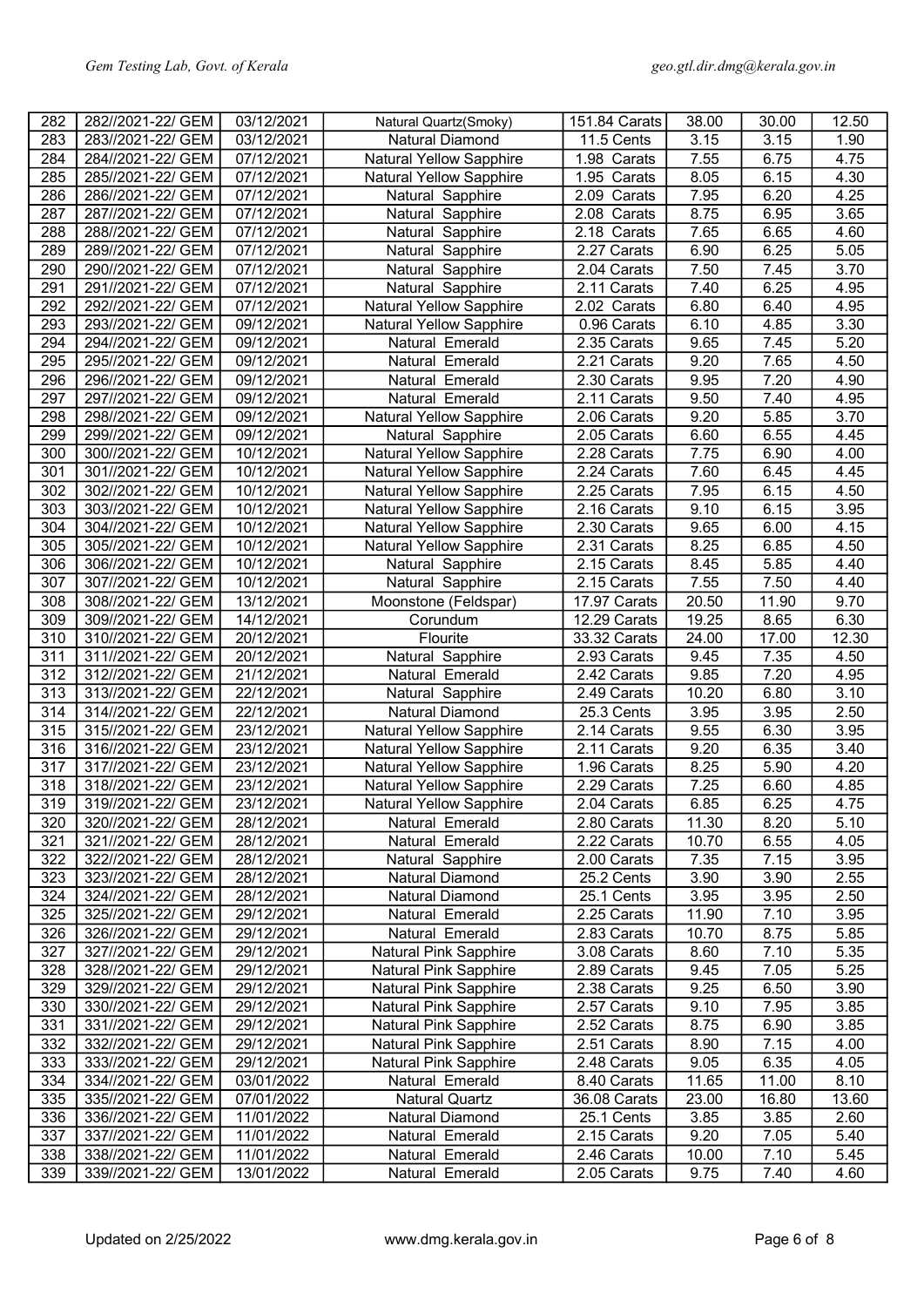| 340              | 340//2021-22/ GEM | 13/01/2022 | Natural Emerald                | 1.14 Carats   | 8.40  | 5.85              | 3.25  |
|------------------|-------------------|------------|--------------------------------|---------------|-------|-------------------|-------|
| 341              | 341//2021-22/ GEM | 13/01/2022 | Natural Emerald                | 1.11 Carats   | 8.00  | 6.00              | 3.20  |
| 342              | 342//2021-22/ GEM | 13/01/2022 | Natural Emerald                | 1.32 Carats   | 7.45  | 6.15              | 4.00  |
| 343              | 343//2021-22/ GEM | 13/01/2022 | Natural Emerald                | 2.34 Carats   | 9.75  | 7.40              | 5.25  |
| 344              | 344//2021-22/ GEM | 13/01/2022 | <b>Natural Yellow Sapphire</b> | 1.22 Carats   | 7.50  | 5.75              | 3.10  |
| 345              | 345//2021-22/ GEM | 13/01/2022 | <b>Natural Yellow Sapphire</b> | 1.38 Carats   | 7.40  | 6.35              | 2.95  |
| 346              | 346//2021-22/ GEM | 13/01/2022 | Natural Yellow Sapphire        | 1.42 Carats   | 7.35  | 6.35              | 2.95  |
| 347              | 347//2021-22/ GEM | 13/01/2022 | <b>Natural Yellow Sapphire</b> | 1.26 Carats   | 7.65  | 5.25              | 3.10  |
| 348              | 348//2021-22/ GEM | 13/01/2022 | <b>Natural Yellow Sapphire</b> | 1.19 Carats   | 6.75  | 5.30              | 3.20  |
| 349              | 349//2021-22/ GEM | 13/01/2022 | <b>Natural Yellow Sapphire</b> | 1.25 Carats   | 6.65  | 6.35              | 2.35  |
| 350              | 350//2021-22/ GEM | 13/01/2022 | <b>Natural Yellow Sapphire</b> | 1.35 Carats   | 6.65  | 6.30              | 3.55  |
| 351              | 351//2021-22/ GEM | 13/01/2022 | <b>Natural Sapphire</b>        | 1.05 Carats   | 6.75  | 5.85              | 2.80  |
| 352              | 352//2021-22/ GEM | 13/01/2022 | <b>Natural Sapphire</b>        | 1.19 Carats   | 7.05  | 5.50              | 3.45  |
| 353              | 353//2021-22/ GEM | 13/01/2022 | <b>Natural Sapphire</b>        | 1.17 Carats   | 6.95  | 5.90              | 3.10  |
| 354              | 354//2021-22/ GEM | 13/01/2022 | <b>Natural Sapphire</b>        | 1.25 Carats   | 7.05  | 5.40              | 3.60  |
| 355              | 355//2021-22/ GEM | 13/01/2022 | <b>Natural Sapphire</b>        | 0.99 Carats   | 6.45  | 5.25              | 3.10  |
| 356              | 356//2021-22/ GEM | 13/01/2022 | <b>Natural Sapphire</b>        | 1.20 Carats   | 6.95  | 6.15              | 2.95  |
| 357              | 357//2021-22/ GEM | 13/01/2022 | <b>Natural Sapphire</b>        | 1.37 Carats   | 7.20  | 5.45              | 3.65  |
| 358              | 358//2021-22/ GEM | 13/01/2022 | <b>Natural Sapphire</b>        | 1.01 Carats   | 6.05  | 5.20              | 3.25  |
| 359              | 359//2021-22/ GEM | 13/01/2022 |                                | 25.6 Cents    | 4.00  | 4.00              | 2.45  |
| 360              |                   |            | Natural Diamond                | 2.53 Carats   | 8.50  | 7.65              | 4.05  |
|                  | 360//2021-22/ GEM | 17/01/2022 | Natural Pink Sapphire          |               |       |                   |       |
| 361              | 361//2021-22/ GEM | 17/01/2022 | Natural Pink Sapphire          | 1.79 Carats   | 9.20  | 6.50              | 2.85  |
| 362              | 362//2021-22/ GEM | 19/01/2022 | Natural Emerald                | 1.71 Carats   | 9.65  | 7.55              | 3.20  |
| 363              | 363//2021-22/ GEM | 19/01/2022 | Natural Emerald                | 1.64 Carats   | 9.25  | 6.60              | 3.85  |
| 364              | 364//2021-22/ GEM | 19/01/2022 | Natural Pink Sapphire          | 2.11 Carats   | 7.95  | 6.50              | 4.30  |
| 365              | 365//2021-22/ GEM | 19/01/2022 | <b>Natural Pink Sapphire</b>   | 2.14 Carats   | 8.10  | 6.60              | 4.70  |
| 366              | 366//2021-22/ GEM | 19/01/2022 | <b>Natural Sapphire</b>        | 2.34 Carats   | 9.25  | 6.75              | 3.75  |
| 367              | 367//2021-22/ GEM | 19/01/2022 | <b>Natural Sapphire</b>        | 2.09 Carats   | 7.50  | 6.35              | 4.85  |
| 368              | 368//2021-22/ GEM | 27/01/2022 | Natural Emerald                | 2.43 Carats   | 9.60  | 7.40              | 5.10  |
| 369              | 369//2021-22/ GEM | 27/01/2022 | Natural Diamond                | 41.5 Cents    | 4.60  | 4.60              | 2.95  |
| 370              | 370//2021-22/ GEM | 27/01/2022 | Synthetic Cubic Zirconia       | 4.17 Carats   | 8.25  | 8.00              | 5.70  |
| 371              | 371//2021-22/ GEM | 31/01/2022 | Natural Emerald                | 2.71 Carats   | 11.60 | 7.70              | 4.75  |
| 372              | 372//2021-22/ GEM | 02/02/2022 | Natural Emerald                | 3.26 Carats   | 11.70 | 8.10              | 4.85  |
| 373              | 373//2021-22/ GEM | 04/02/2022 | <b>Hessonite Garnet</b>        | 6.15 Carats   | 12.70 | 9.40              | 6.50  |
| 374              | 374//2021-22/ GEM | 04/02/2022 | Natural Diamond                | 10.3 Cents    | 3.00  | 3.00              | 1.90  |
| 375              | 375//2021-22/ GEM | 04/02/2022 | <b>Natural Diamond</b>         | 10.6 Cents    | 3.00  | $\overline{3.00}$ | 1.90  |
| 376              | 376//2021-22/ GEM | 04/02/2022 | <b>Natural Yellow Sapphire</b> | 1.09 Carats   | 5.45  | 5.40              | 3.70  |
| $\overline{377}$ | 377//2021-22/ GEM | 04/02/2022 | Natural Emerald                | 2.42 Carats   | 11.00 | 8.20              | 3.95  |
| 378              | 378//2021-22/ GEM | 08/02/2022 | Natural Diamond                | 20.6 Cents    | 3.85  | 3.85              | 2.30  |
| 379              | 379//2021-22/ GEM | 10/02/2022 | Natural Diamond                | 25 Cents      | 14.00 | 14.00             | 2.30  |
| 380              | 380//2021-22/ GEM | 21/02/2022 | <b>Synthetic Spinel</b>        | 12.46 Carats  | 12.05 | 11.65             | 9.10  |
| 381              | 381//2021-22/ GEM | 21/02/2022 | <b>Natural Sapphire</b>        | 2.12 Carats   | 7.40  | 6.60              | 4.90  |
| 382              | 382//2021-22/ GEM | 21/02/2022 | <b>Natural Sapphire</b>        | 2.08 Carats   | 8.60  | 6.40              | 4.20  |
| 383              | 383//2021-22/ GEM | 21/02/2022 | <b>Natural Sapphire</b>        | 2.08 Carats   | 7.10  | 7.05              | 4.40  |
| 384              | 384//2021-22/ GEM | 21/02/2022 | <b>Natural Sapphire</b>        | 2.32 Carats   | 8.40  | 6.25              | 4.45  |
| 385              | 385//2021-22/ GEM | 22/02/2022 | <b>Natural Pink Sapphire</b>   | 2.93 Carats   | 9.00  | 6.00              | 5.50  |
| 386              | 386//2021-22/ GEM | 22/02/2022 | Natural Pink Sapphire          | 2.10 Carats   | 8.30  | 7.10              | 4.00  |
| 387              | 387//2021-22/ GEM | 22/02/2022 | Natural Emerald                | 1.83 Carats   | 9.10  | 7.05              | 4.20  |
| 388              | 388//2021-22/ GEM | 22/02/2022 | Natural Emerald                | 2.11 Carats   | 10.35 | 7.40              | 4.75  |
| 389              | 389//2021-22/ GEM | 22/02/2022 | Natural Emerald                | 5.60 Carats   | 14.10 | 10.25             | 4.80  |
| 390              | 390//2021-22/ GEM | 22/02/2022 | Natural Emerald                | 2.18 Carats   | 9.00  | 7.15              | 4.75  |
| 391              | 391//2021-22/ GEM | 22/02/2022 | Natural Diamond                | 25.1 Cents    | 3.90  | 3.90              | 2.50  |
| 392              | 392//2021-22/ GEM | 23/02/2022 | Chalcedony (Quartz)            | 148.44 Carats | 30.90 | 25.20             | 21.00 |
| 393              | 393//2021-22/ GEM | 23/02/2022 | Moonstone (Feldspar)           | 10.95 Carats  | 16.55 | 11.90             | 7.05  |
| 394              | 394//2021-22/ GEM | 23/02/2022 | Moonstone (Feldspar)           | 8.69 Carats   | 15.80 | 11.60             | 6.65  |
| 395              | 395//2021-22/ GEM | 23/02/2022 | Moonstone (Feldspar)           | 10.94 Carats  | 16.20 | 11.50             | 7.35  |
| 396              | 396//2021-22/ GEM | 23/02/2022 | Moonstone (Feldspar)           | 7.17 Carats   | 14.10 | 10.15             | 6.80  |
| 397              | 397//2021-22/ GEM | 23/02/2022 | Moonstone (Feldspar)           | 7.12 Carats   | 14.15 | 10.05             | 7.05  |